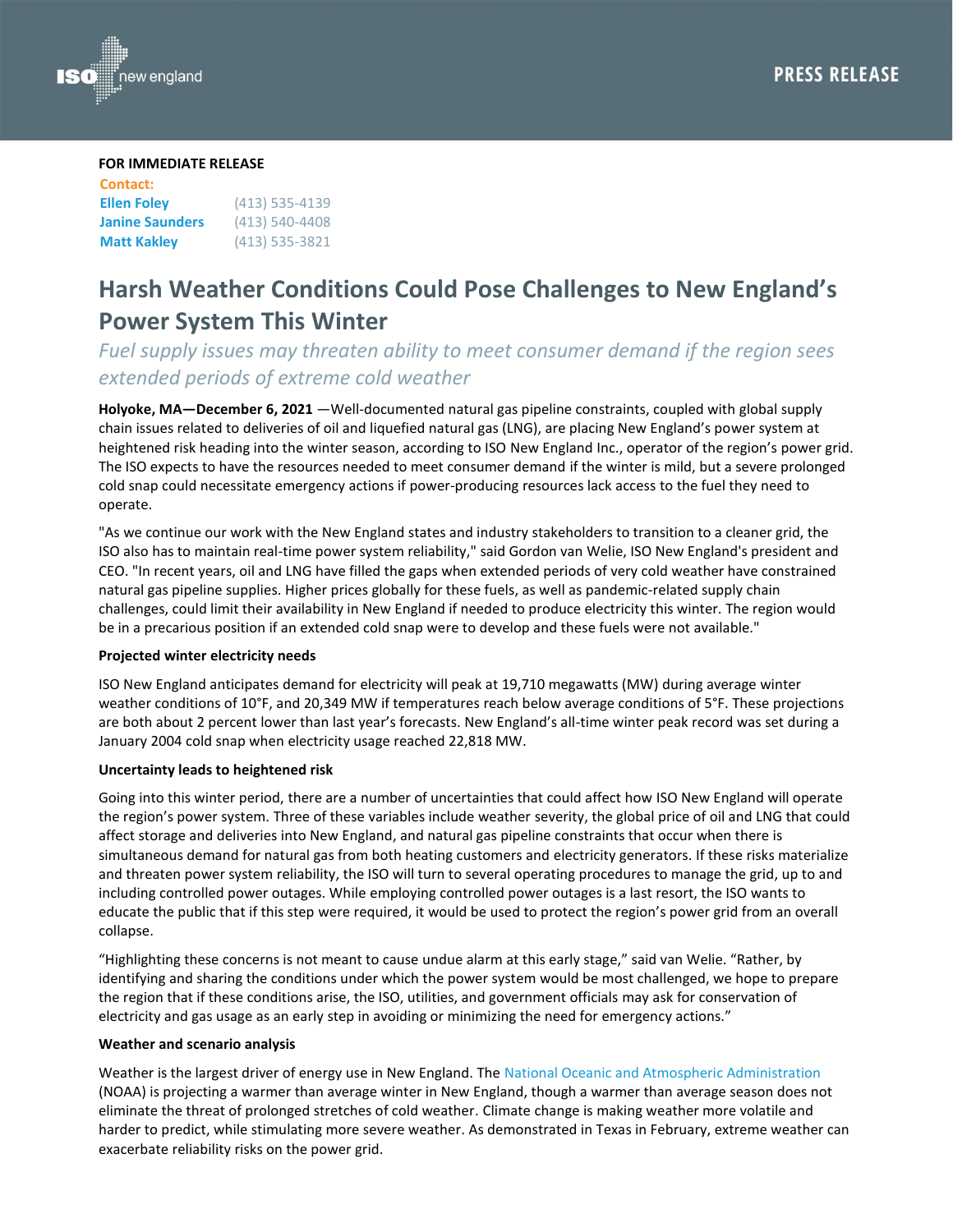

To enhance situational awareness entering this winter, the ISO compared expected consumer demand levels and other system conditions for this winter with three historical weather scenarios:

**PRESS RELEASE** 

- [Last winter \(2020/2021\),](https://isonewswire.com/2021/05/12/changing-temperatures-and-a-global-pandemic-new-englands-2020-2021-winter-recap/) when the region experienced no extreme temperatures;
- Th[e winter of 2017/2018,](https://isonewswire.com/2018/04/25/winter-2017-2018-recap-historic-cold-snap-reinforces-findings-in-operational-fuel-security-analysis/) when, despite a forecasted mild season, all major cities in New England had average temperatures below normal for at least 13 consecutive days; and
- The winter of [2013/2014,](https://isonewswire.com/2014/04/04/oil-inventory-was-key-in-maintaining-power-system-reliability-through-colder-than-normal-weather-during-winter-2013-2014/) when the region experienced several cold weather stretches of four or more consecutive days, including a stretch of ten consecutive days at or below freezing.

The analysis assumed that there were no significant generation or transmission outages, and that fuel replenishment was limited.

Under this analysis, the ISO would anticipate reliable system operations without the need for emergency procedures with mild conditions similar to last year. Weather similar to 2017/2018 may require limited emergency procedures, while weather similar to 2013/2014 may require the implementation of all available emergency procedures. The ISO would not expect these actions to be necessary if generators are able to adequately replenish their fuel supplies and if the system does not experience any unexpected generator or transmission outages.

#### **Emergency procedures**

ISO New England's system operators have many tools at their disposal in the event emergency conditions develop. These procedures include importing emergency power from neighboring regions, calling on power system reserves, and asking businesses and residents to voluntarily conserve energy.

In severe events, system operators may be forced to call for controlled power outages to protect the overall grid. Though a drastic step, these controlled outages would be necessary if there is not enough energy supply to meet demand. Controlled outages prevent a collapse of the power system that would take many days or weeks to repair. In the event controlled outages are needed, the ISO directs local distribution utilities, who know their systems best, to lower electricity demand in their areas.

#### **Long-standing fuel supply issues**

For the past two decades, ISO New England has raised concerns about fuel supply issues and their impact on electricity supply during periods of extreme cold weather. Constraints on the natural gas pipeline system limit the availability of fuel for natural gas-fired power plants, as heating customers are served first through firm service contracts. When natural gas is not available or is higher priced than alternate fuels, the wholesale markets will clear a mix of other resources, including resources fueled by LNG, coal, or oil. Since 2013, roughly 7,000 MW of these resources have retired or announced plans for retirement in the coming years, with nearly 2,000 MW having retired since winter 2017/2018.

Over the years, the region has tried to address the need to ensure regional energy adequacy through actions by the states, the Federal Energy Regulatory Commission (FERC), or the ISO, but most of these major steps to solve this risk have been unsuccessful. The ISO does not have the authority to require generators to procure fuel in advance, though resources paid through the Forward Capacity Market to be available during periods of system stress face significant financial penalties if they do not meet their commitments.

#### **Fuel supplies this winter**

New England generators rely on the delivery of both global and domestic fuel supplies to produce electricity. As the world recovers from the pandemic, global fuel supply chains are being stretched, leading to high prices for oil and LNG across the globe. These issues may limit the ability for resources in New England to replenish their tanks if they run low during the winter months. These limitations are in addition to typical logistical challenges, such as inclement weather, that can affect fuel deliveries into the region. A national shortage of truck drivers may also affect the speed at which some generators can replenish their fuel supplies, as the trucking system is shared by multiple industries, including commercial and residential heating and electric generation.